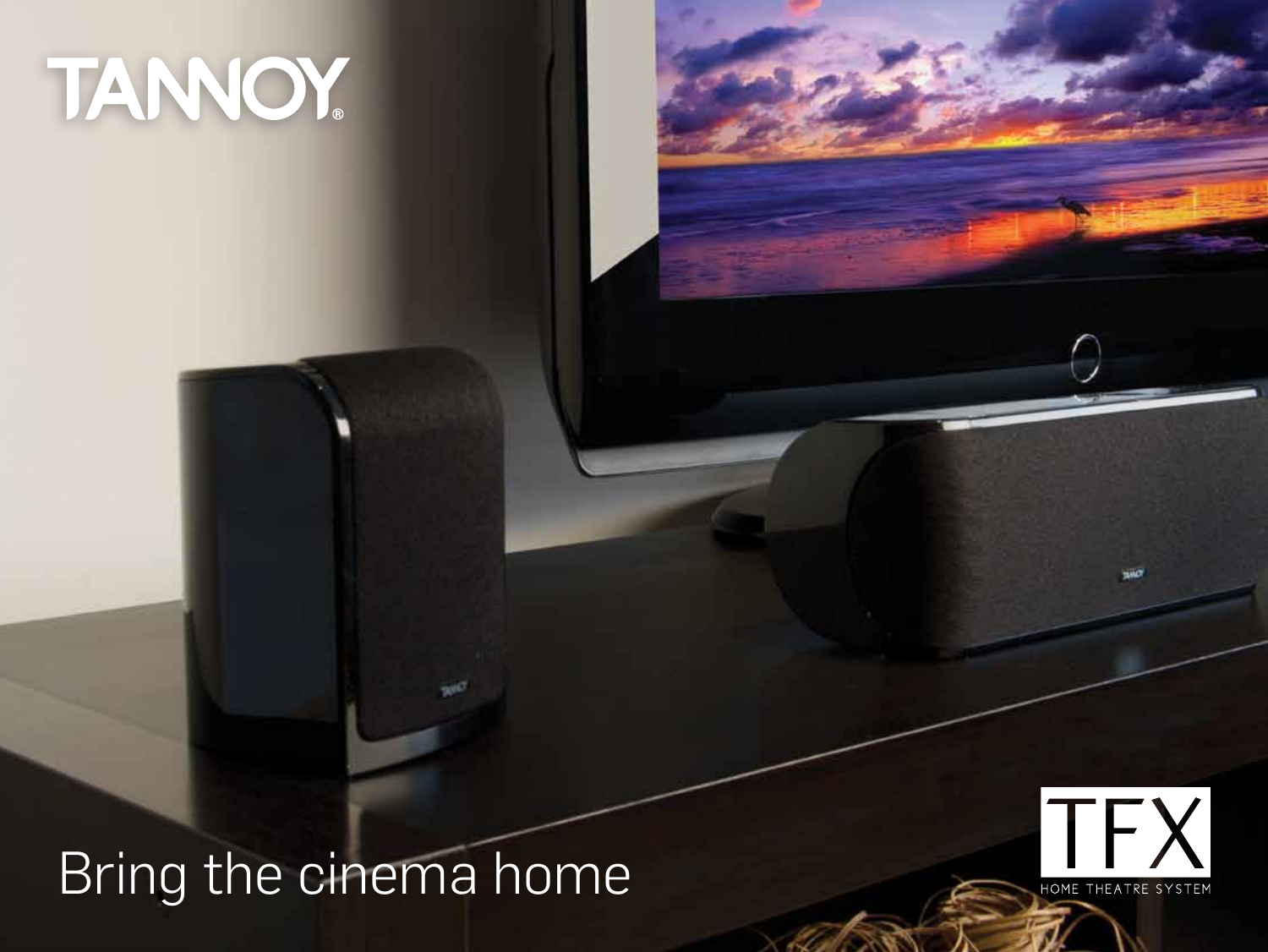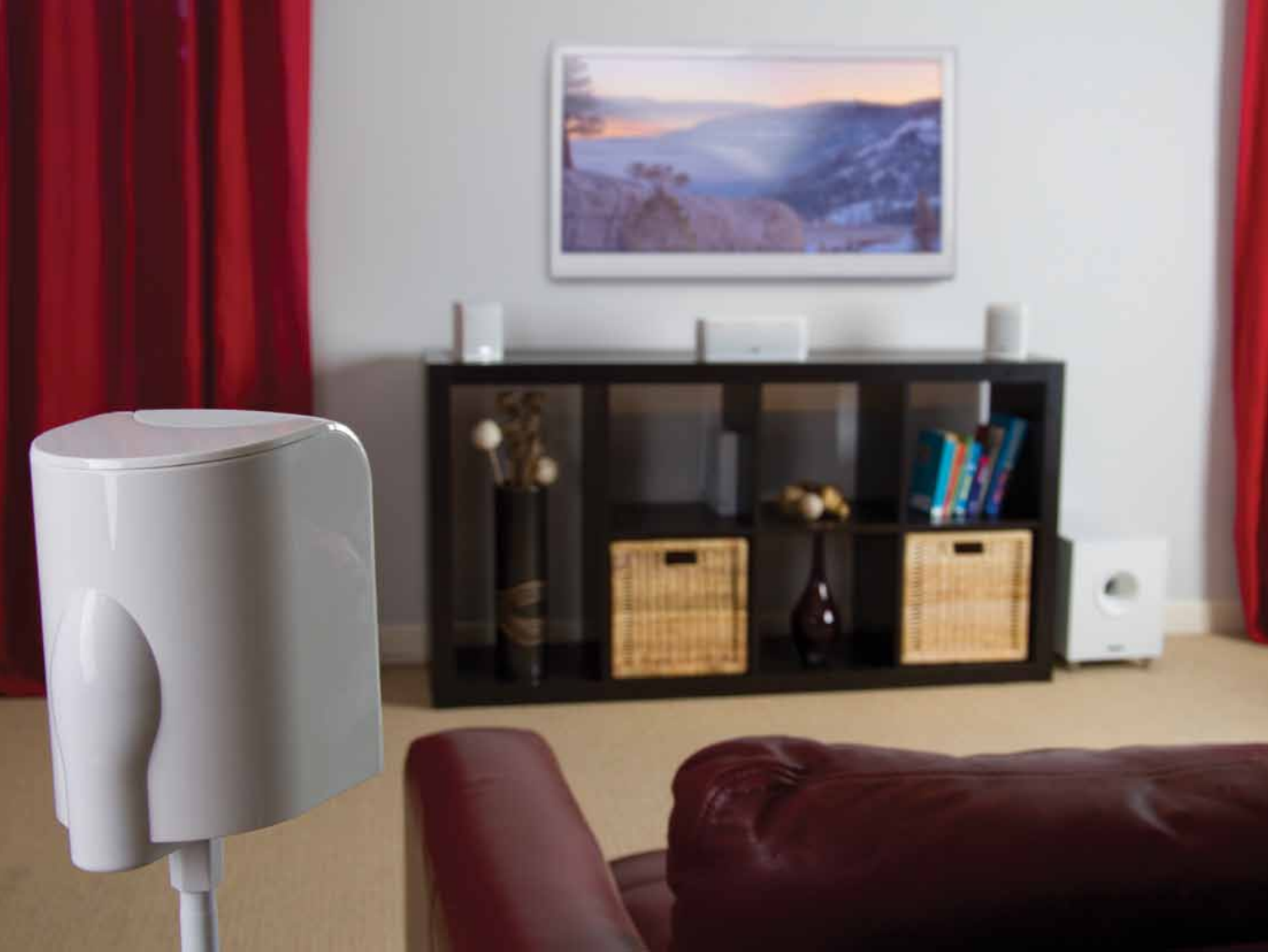## TFX 5.1: Remastered for HD, 3D and SuperHD entertainment.

Tannoy's best selling budget home cinema loudspeaker package just got even better.

#### High Fidelity

The new TFX builds on the award winning SFX 5.1 system with a dynamic range to power through Dolby True HD and DTS HD-Master Audio soundtracks with ease. From articulating nuances of emotion to dramatic bass effects, TFX is at the cutting edge of home theatre performance. The TFX satellite and centre channel speakers feature Tannoy's WideBand technology with a tweeter response that extends to over 70 kHz. With new surround sound formats delivering frequencies of up to 48 kHz, TFX 5.1 captures the atmoshphere and excitement of Blu-ray movies and High-Definition broadcasts like no other speaker package in its class.

#### The Deep

The TFX subwoofer underpins the satellite speakers' threedimensional soundstage with deep and weighty bass. Its long-throw 8" (200mm) driver and potent 100 Watt amplifier have more than ample power for low frequency effects. Crafting a full range soundstage, the TFX electronics ensures seamless integration between the subwoofer and satellites to convey the power and passion of any movie.

#### The Shining

Looking as good as it sounds, each TFX system is colour matched in a sumptuous black or a fresh white high gloss finish. The four satellites are supplied with wall brackets and speaker cable is included ensuring the system can be set-up and running with the minimum fuss. Optional matching floor stands are available to order. Extremely compact dimensions of the satellites and subwoofer make discreet installation simple. The TFX 5.1 system incorporates an automatic on/off feature and energy efficient low standby power mode.

#### Fast and Furious

The curved rear profile of each TFX satellite speaker has been streamlined to eliminate internal standing waves to ensure outstanding clarity and definition. Perfect for both movie soundtracks and music, the enhanced polymer cabinets provide a tight, fast midrange response. The TFX centre channel speaker has been further fine-tuned to convey the most accurate and articulate dialogue. From a pin-drop to a shattering explosion, the TFX 5.1 system delivers effortless and immersive sound just how the director intended.